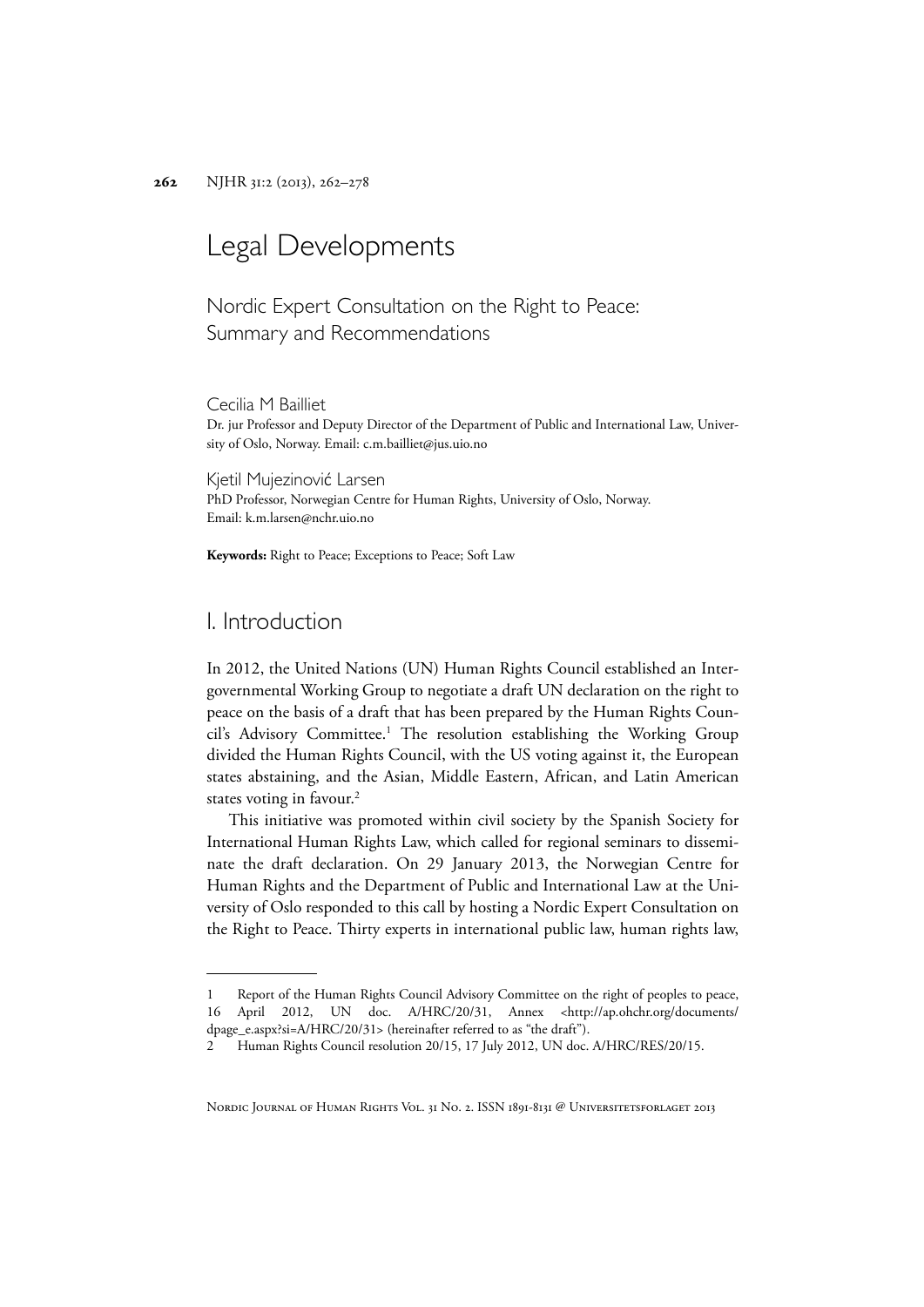humanitarian law, international criminal law, development law, and environmental law, gathered to conduct a review of the draft.<sup>3</sup>

Nordic societies have a deep appreciation of peace as a fundamental value, historically enjoying it within the region and promoting it abroad. Nordic legal scholars are known for their pragmatism and positivistic orientation. However, there was some skepticism among the group of Nordic experts as to the overall idea of adopting a declaration on the right to peace. Moreover, there was also concern that the draft version is problematic from the perspective of established international law. The consultation sought to identify strong and weak points of the normative language and provide suggestions for improvement. Without drawing any conclusions as to the advisability of adopting a declaration on the right to peace, the group of Nordic experts undertook the challenge of improving the normative clarity, coherence, consistency, comprehensiveness, legitimacy, empowerment function, and implementation/enforceability potential of the document. They sought to simplify the language and distinguish between *lex lata* and *lex ferenda*. In the following, we provide a summary of the comments which were made by the experts both online prior to the seminar, and at the seminar itself. The summary highlights the key points of discussion (preserving anonymity of the individual opinions).

The summary is followed by concise Nordic Expert Recommendations on the Components of Peace. The recommendations and the comments have been submitted to the Chairman of the Intergovernmental Working Group.<sup>4</sup>

## II. Summary

#### General Issues

The draft declaration contains no definition of "peace" for the purpose of the declaration. This was a matter of concern to the group, since this omission makes it unclear what a "right to peace" means. One suggestion was that it was a "meta right" rather than a justiciable right, while others saw it primarily as an obligation (or duty) for states, not as a right. This gave rise to a query of who the addressees

<sup>3</sup> The list of participants is included at the conclusion of this article.

<sup>4</sup> The text has been distributed to the Nordic experts for comments before being finalised. Nevertheless, the two authors bear the sole responsibility for the final text, and the inclusion of an individual in the annexed List of Participants may not be viewed as an endorsement of the final text by that individual.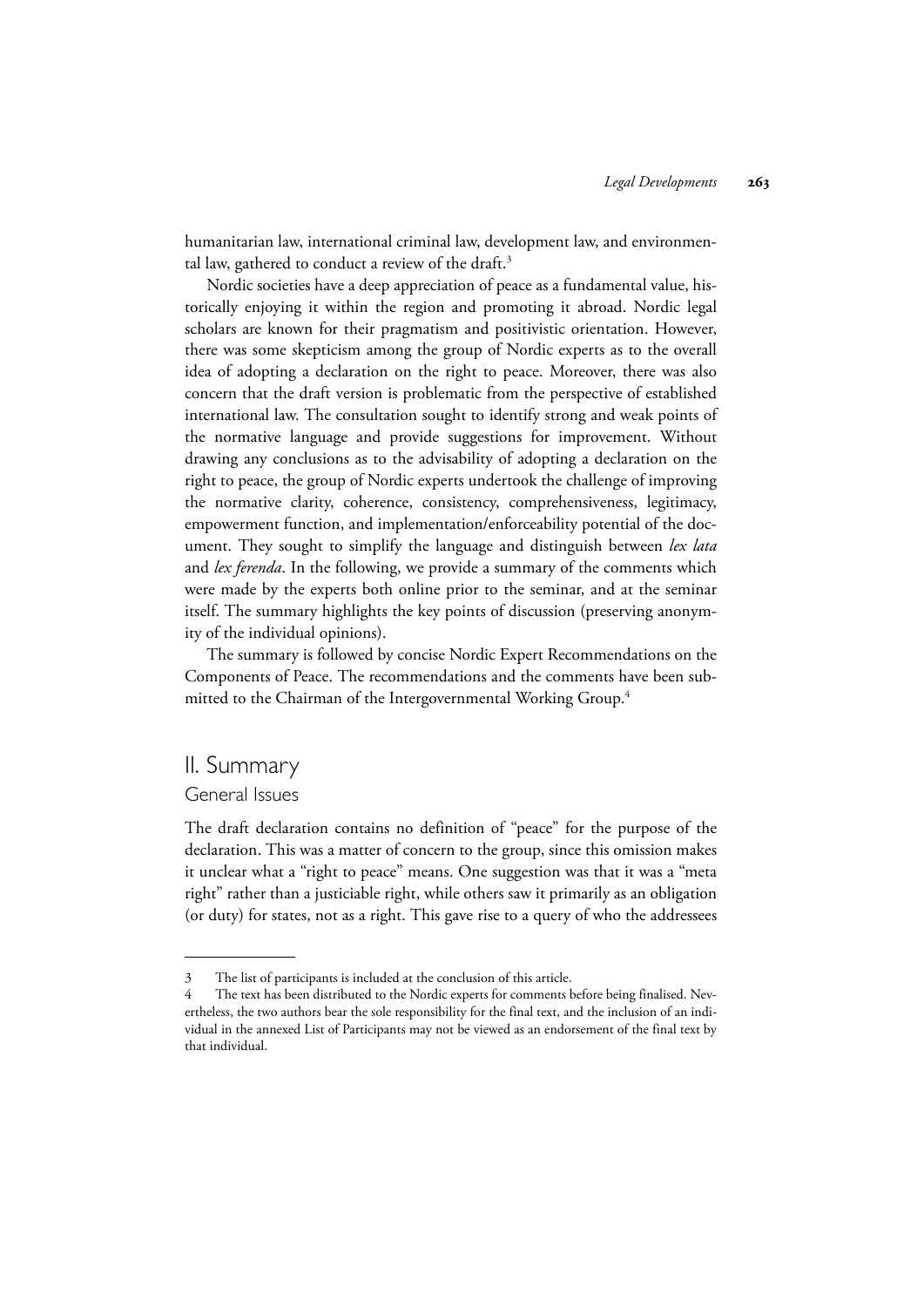of the declaration are; the relationship between rights-holders and duty-bearers may benefit from a clarification. With regard to the scope of "peace", the group discussed whether a "right to peace" should refer only to a negative concept of peace (defined as the absence of war/violence) or to a positive concept of peace addressing social justice, human rights and elimination of structural violence. The group was divided on this issue. A middle view was that if the declaration should refer to positive peace in addition to negative peace, the positive elements should be narrowed down to be more understandable. It was suggested that in order to really make a difference there is a need to develop clear guidelines on a narrow concept of peace. The perspective in favor of recognising a right to peace is based on the potential empowerment function of rights for individuals and groups in relation to states. There was also some acceptance of the possibility that it may not be possible to attain a clear definition of peace within such document.

Additionally, there was criticism of the basic premises of the declaration and some of its conceptual vagueness. This document will not codify an existing right but create a new one, partly through fusion of existing human rights and partly by suggesting that individuals or groups have some form of standing regarding rules which until now have only applied between states. The group shared the opinion that the declaration made reference to too many rights and that this could result in a watering down of standards.

Another query concerned when "peace" would be considered as being breached. When a state attacks another state? When a state decides to use force to defend its people? When it fails to defend its people? When a rebellion is instigated? When the state decides to quell the rebellion? There is a need for greater clarity as to what situations the declaration tries to address: international armed conflicts, all armed conflicts, all forms of insecurity. Yet another query concerned the possibility of justified interferences with the right to peace. Under what conditions can one's right to peace plausibly be violated? The group expressed confusion as to the status of the right(s) in the declaration.

There was a juxtaposition of the perspective of absolute pacifism and pragmatic pacifism and assessment of the Responsibility to Protect Doctrine and the Right to Self-Defence as possible exceptions. Further, there was a call to acknowledge the unique responsibility of the UN Security Council in maintaining peace.

It was noted that the declaration would be improved if it were set out in clearer terms which correspond to the well-established distinctions between the obligations to respect, protect, fulfill and promote. Many of the putative obligations concern the prevention of war, which amount to protection, fulfillment and/or promotion, rather than respect of the right. Failure to fulfill an "obligation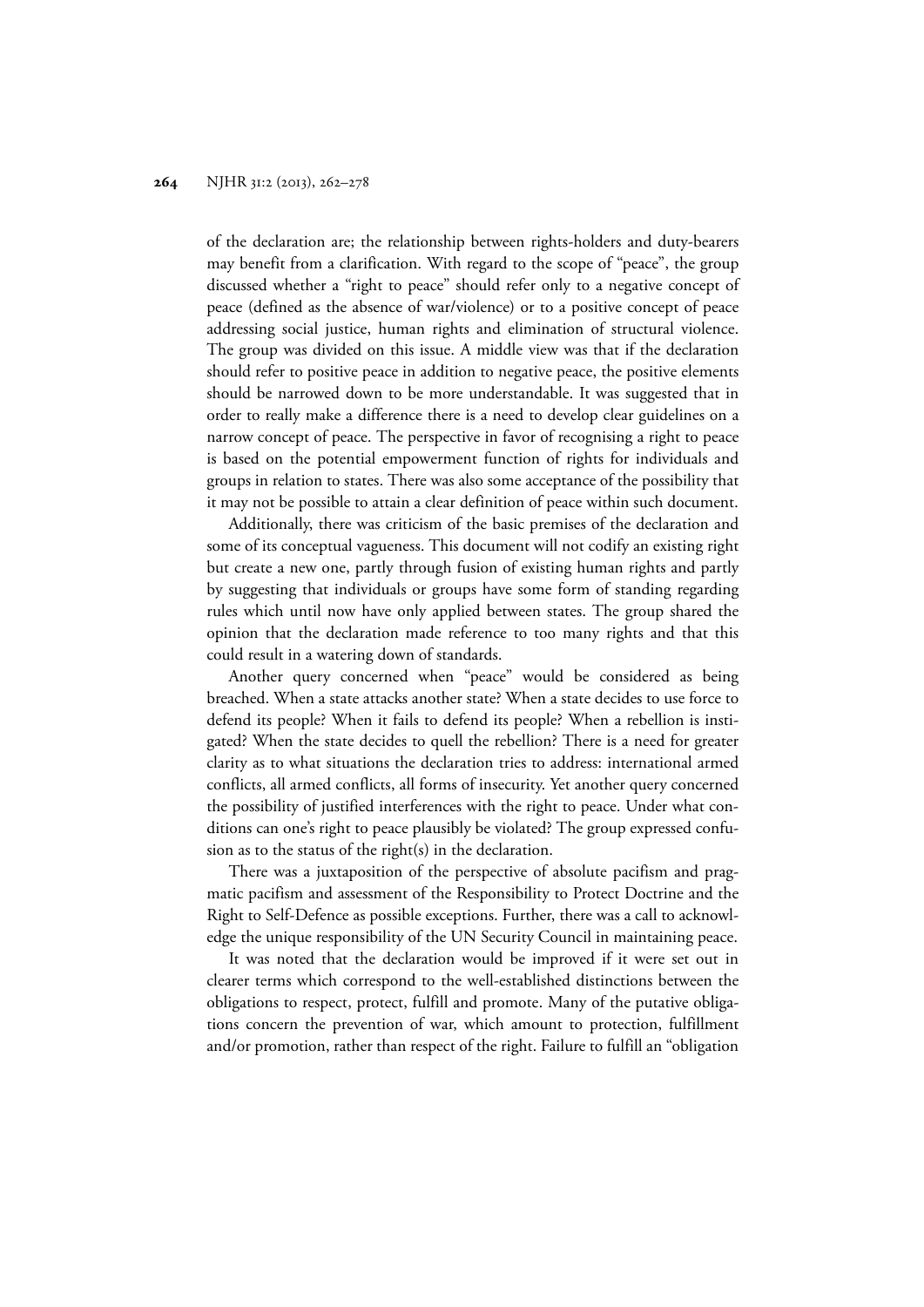to prevent" may constitute a breach of an international obligation, but not necessarily a violation of a human right if the failure to prevent has not led to a violation/abuse in the concrete instance.

The declaration focuses on state obligations. Some participants supported the view that other "organs of society" (corporations, non-state armed groups, etc.) should have duties and obligations. On the other hand, if the declaration were to cover non-state actors, it would actually implicitly include non-state armed groups under the use of force regime. This would create a significant shift in the current regime.

It was suggested that the "right to peace" initiative should be considered as a framework for discussing how to move forward (such as the Declaration on the Right to Development). The starting points should be the UN Charter article 2.4 and the Universal Declaration of Human Rights article 28. These were cited as opposite entry points to the discourse. Along similar lines, it was noted that "peace" has meaning on two levels – political and legal – and the declaration was qualified as having a quasi-legal function. It was noted that the empowerment potential must be taken into consideration. It was suggested that the declaration could pinpoint areas where expectations are not met by existing legal standards. It was advised that the focus must be on making progress from the status quo.

A general recommendation was made to change the language of the declaration from "shall" to "should", since this is more appropriate in declarations. The drafters were also invited to consider whether a number of articles would benefit from initial paragraphs that clarify the relationship between the articles' subjectmatter and the relevant concept of "peace".

It was also observed that when one speaks of a "right", there must be a corresponding sanction for violations of the rights. If there is no sanction, different wording should be used.

## Article 1: Right to Peace: Principles

The provision does not provide a definition of "peace". In the absence of a definition, it was argued that the provision could be amended to clarify that the "right to peace" referred to in the first paragraph contains those elements that are covered by the declaration, since this would alleviate some confusion in other places where the term is used. It was discussed whether the extensive list of prohibited grounds for discrimination could be replaced with a simple "for any reason", but some participants worried that this might go too far as it might imply that no justified limitations may be envisaged.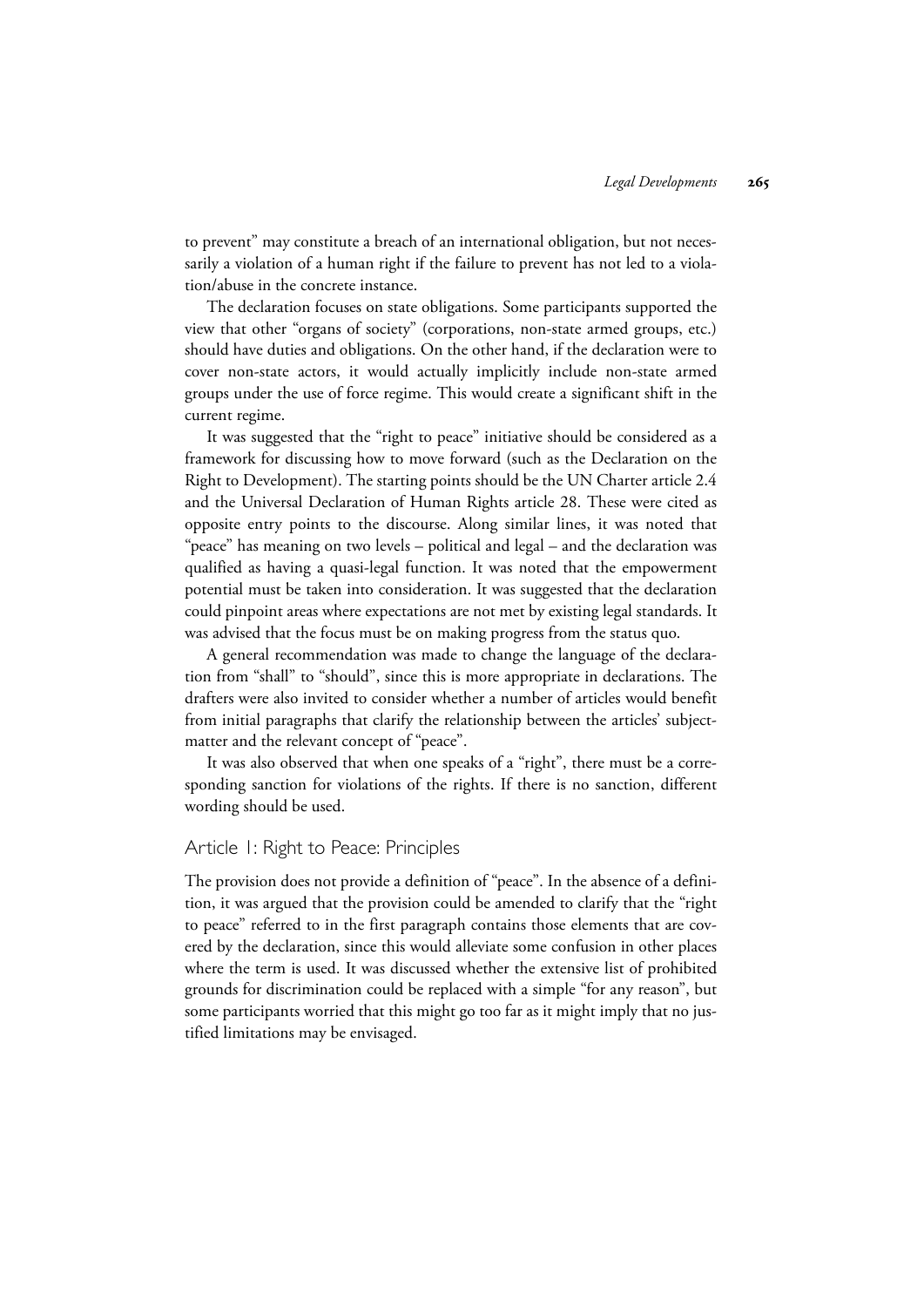The second paragraph was considered to be in line with traditional human rights law, but there was doubt as to whether the language is necessary. There was concern that it might have harmful effects, such as creating obstacles for placing duties on multinational corporations, etc. If there is a reference to "principal duty-holders", one needs to consider the position of "secondary" duty-holders. That states are the principal duty-holders does not necessarily exclude corporations and other entities from having obligations, but perhaps this should be made clearer. It is unclear whether other duty-holders may be responsible in addition to responsible states, or whether there may be situations in which only a non-state actor may be responsible, for example a non-state armed group that initiates an internal armed conflict?

It was considered that "severally and jointly" seem to be superfluous, but commentators suggested that "as part of multilateral organisations" was useful to clarify that states have obligations also as members of intergovernmental organisations (IGOs). This also provides a useful framework for many other obligations in the draft, which concern prevention of violations of the right to peace.

The third paragraph was characterised as confusing, as the "right to peace" cannot be "interdependent and interrelated" with itself. There was confusion as to whether the article signals that all the elements that constitute the right to peace (ie. all elements in the declaration) are interrelated etc., or that the right to peace is interrelated etc. with all other human rights. The paragraph should be revised.

It was considered odd that article 1 seems to focus on a construction of peace that emphasises inter-state relations over that of peace within each state. Paragraphs 4 to 6 are important, but should be redrafted to correspond better with existing terminology in international law.

Commentators called for separation of the two levels, international and domestic, since the nature and scope of state obligations differs: at an international level, there is a shared responsibility to ensure the right to peace. At the domestic level there is a primary responsibility on the part of the state and a subsidiary responsibility on the part of the international community of states under the doctrine of the responsibility to protect. The draft refers only to duties of international organisations while others are referred to only as "entities". It is important to limit those entities' duties to their spheres of activity and abilities.

There was also a call for further examination of the relationship between the draft's references to peace and security and the role of the UN Security Council.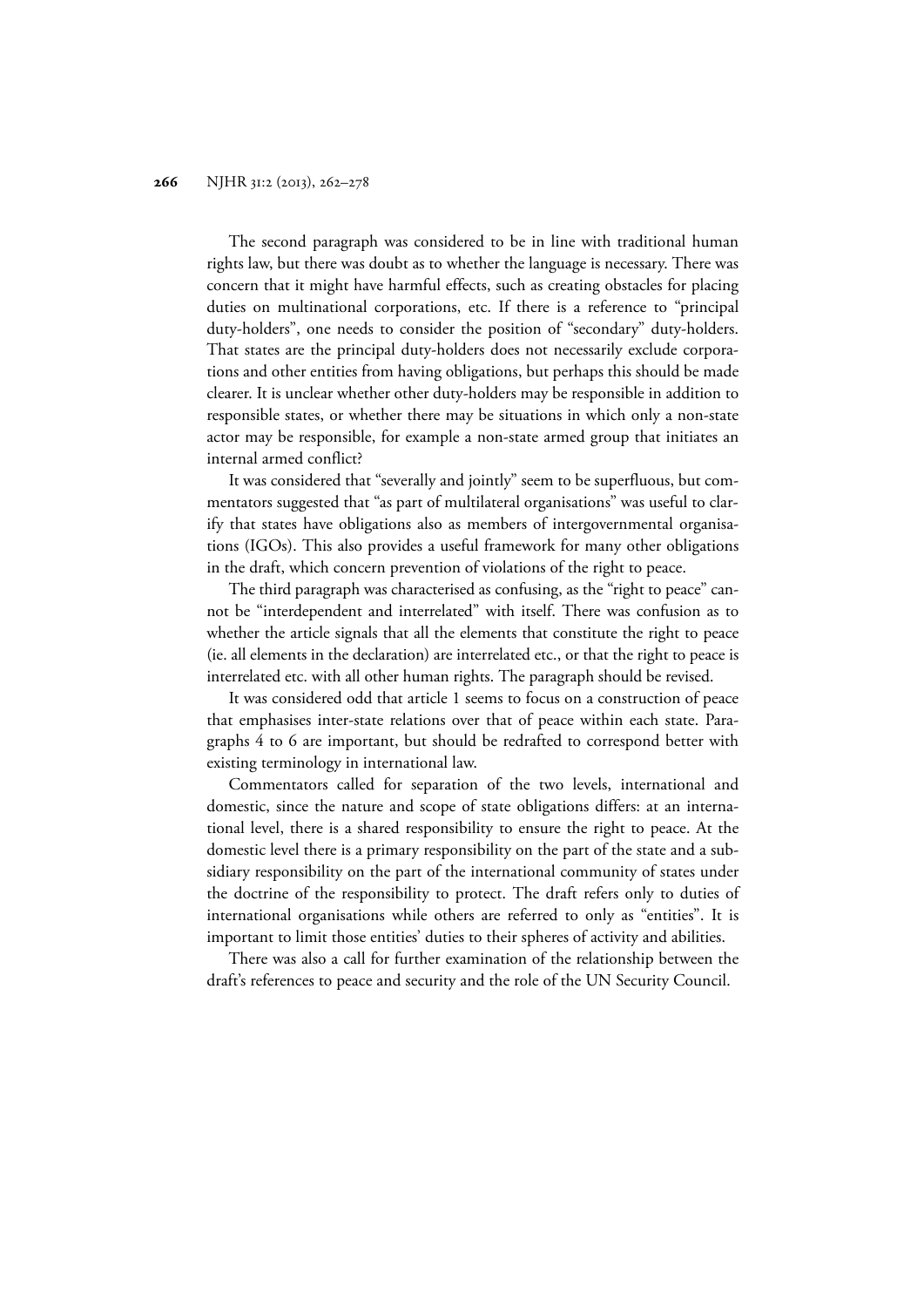#### Article 2: Human Security

The group discussed whether is it helpful to add human security to this document, as it is a contentious term. The concept of human security is inherently vague and perhaps states may be deterred by its inclusion. It is relevant to mention that the right to peace is related to the other rights that are covered by the provision, but it is not helpful to subsume all of this under the heading of "human security", which is not defined under international law. The general impression seemed to be that much of this provision should be deleted or moved. However, some commentators considered human security to be an important element in a progressive document on the right to peace. It was noted that perhaps it would be better to refer to specific human rights. Yet, a benefit of this article is that it introduces the concept of "positive peace". Paragraph 7 was considered to be an important provision highlighting the need to address structural violence; nevertheless it was remarked that perhaps it is lost in this very long article.

With regard to the second paragraph, there was concern about the language that to "live in peace" is to not be "the target of any kind of violence". This definition is both over- and under-inclusive. It seems to cover any form of violence, including common crime. There were also raised doubts as to whether this provision is mainly about "living in peace" or about "develop fully all their capacities".

Under paragraph 3, it was recognised that states do have an obligation under international law to protect against genocide, war crimes and crimes against humanity; this follows from the duty to protect under human rights law. A topic of discussion was what it means to have a "right" to be protected against genocide. Furthermore, if there is an obligation to protect someone against illegal use of force, such an obligation is of a different nature and should not be juxtaposed with the other three. There was also confusion about the inclusion of the Responsibility to Protect (R2P) in this paragraph. What if the state is the perpetrator of the relevant crimes?

It was considered that paragraph 4 should not focus on the inclusion of issues in mandates, but rather on having the necessary means to implement the mandate. Also, this paragraph should be seen in relation with article 8 on peacekeeping.

Under paragraph 5, the question was raised as to why mediation of conflicts is limited only to states and civil society, without including other non-state actors.

The implications of paragraph 6 are very far-reaching, since they are not limited to any particular area of legal regulation, at least if "demand" has any legal implications. Since states are reluctant to accept provisions of unknown scope, this should be revised. But this "right" should not apply only towards your own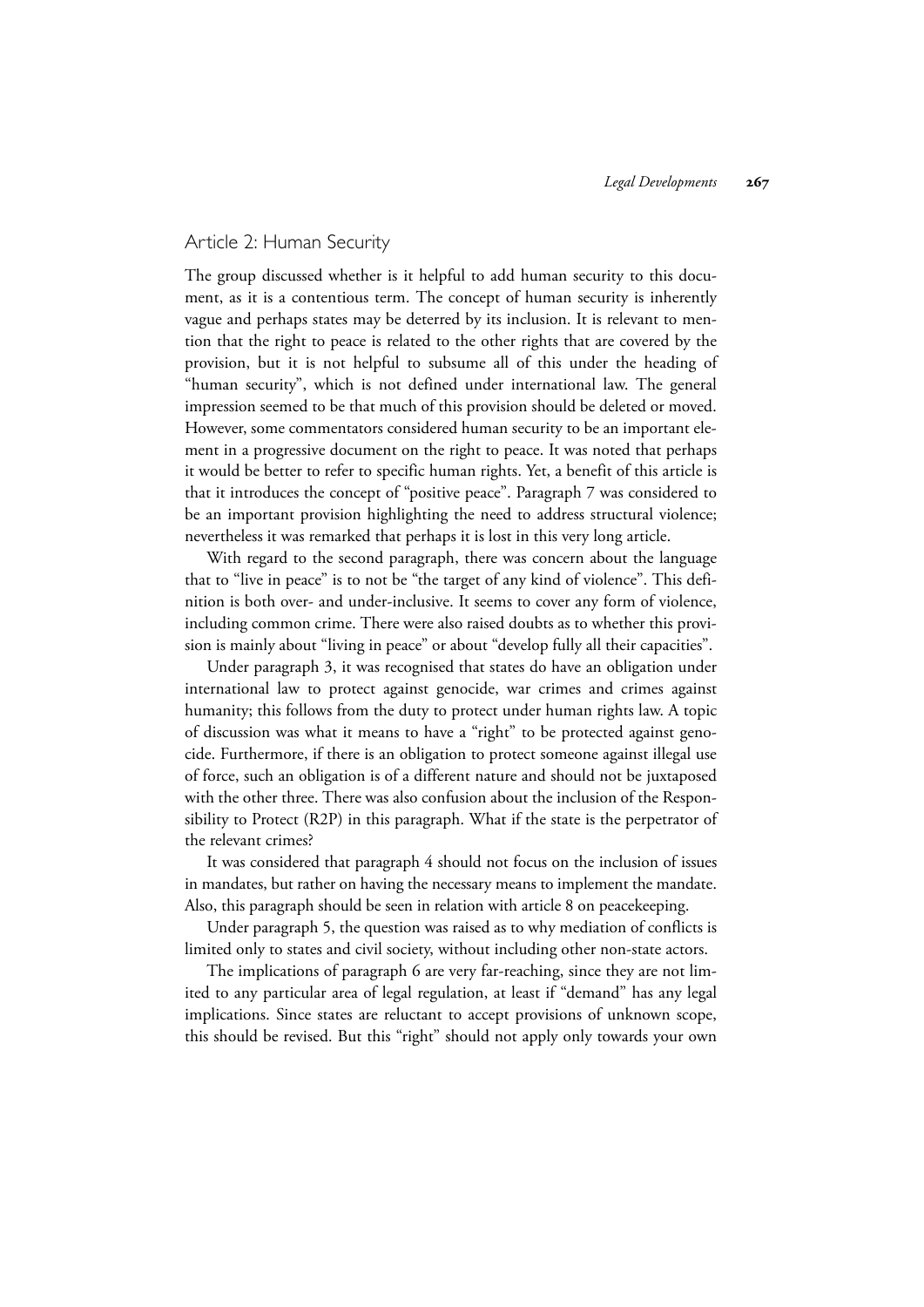government; everyone should be able to demand that any government respects the relevant obligations. This provision is unclear with regard to who the rightsholders are; who has the right to see justice be done to the society. Since this provision is not about what a government can provide but about what everyone can demand from the government, the question of rights-holders should be clarified.

It was suggested that the second sentence of paragraph 8 should be deleted, and noted that the first few words in paragraph 9 are difficult to understand.

If a provision on human security is kept, it was suggested to include the active role of women in the beginning of the article and not only in article 11 on victims.

#### Article 3: Disarmament

One general concern is that this article creates confusion about *lex lata*. It was noted that there is no legal obligation on the permanent members of the UN Security Council (P5) to disarm and the four countries outside the Non-Proliferation Treaty (NPT) all have nuclear weapons or are very close to acquiring them. The only binding restrictions on the nuclear forces of the P5 are the bilateral agreements between the United States and Russia. There is not yet a "right to live in a world free of weapons of mass destructions". Further, the statement: "weapons that damage the environment is contrary to international humanitarian law", is not a correct expression of *lex lata*. International humanitarian law establishes a higher threshold for unlawfulness than simply that of "damage" to the environment. The declaration may well express an ambition to prohibit such weapons, but this should not be done through inaccurate statements of *lex lata*.

The article was considered to be an aspirational statement, as it contains statements on the lawfulness of weapons use. The need (or right) for disarmament with respect to a particular kind of weapons is not necessarily predicated on the unlawfulness of its use. The pursuit of disarmament as a potential (human) right should be strategically decoupled from issues regarding the lawfulness of weapons use, lest the latter's intractability take the former hostage.

It was considered unclear why the drafters grouped together disarmament and international humanitarian law. There was a discussion on self-defence and use of weapons of mass destruction. The group recognised that self-defence cannot justify the use of prohibited weapons. There was citation of the International Court of Justice (ICJ) advisory opinion on the legality of nuclear weapons, in which the ICJ was not prepared to condemn the use of nuclear weapons in situations where the very existence of a state is in question. One cannot use the same logic with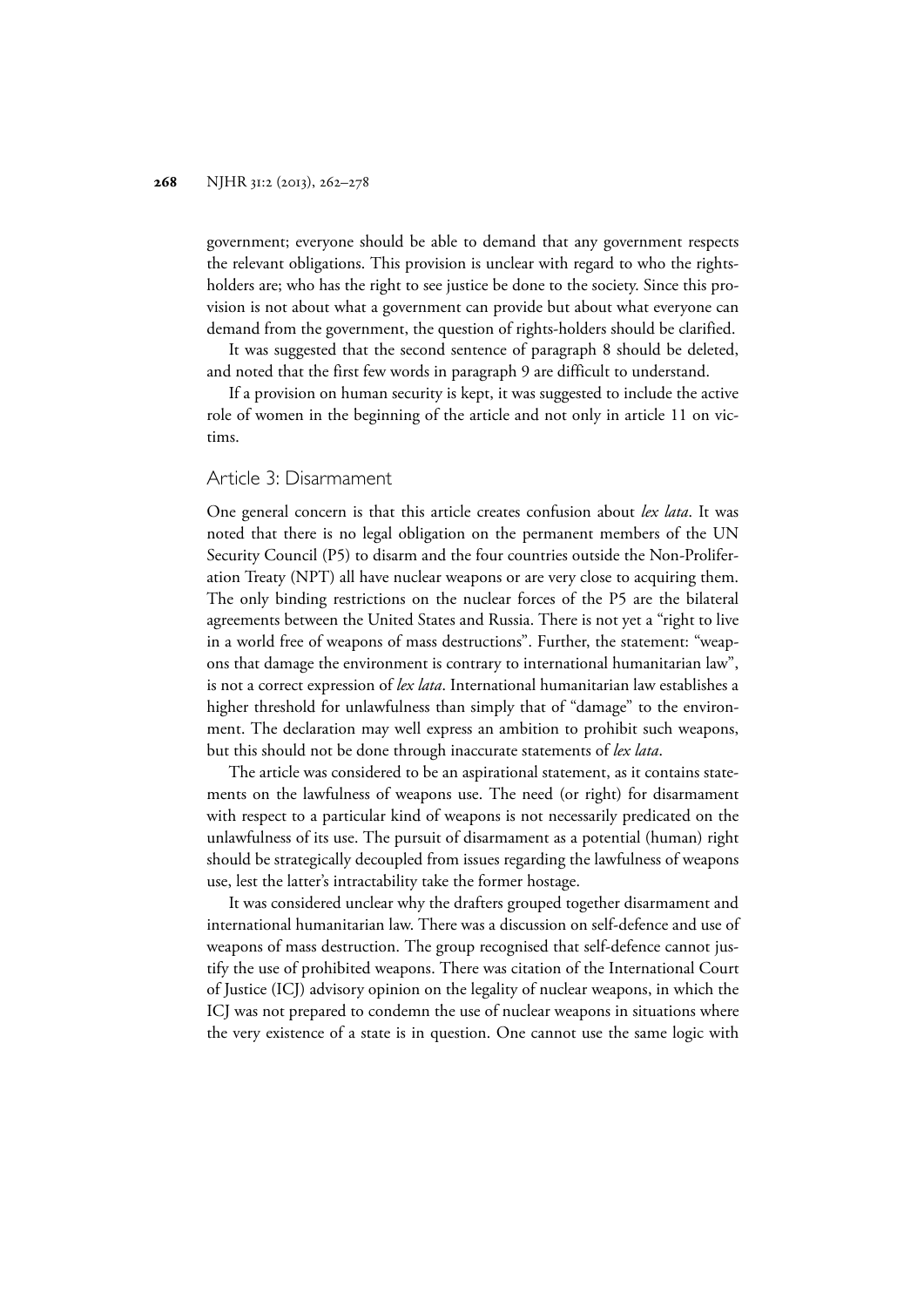biological and chemical weapons because the later are explicitly prohibited while nuclear weapons are not. Hence, the ICJ's "permissive" approach is not applicable to other Weapons of Mass Destruction besides nuclear weapons.

It was suggested that it might be fruitful to construe wording of paragraph 3 closer to that of existing treaty provisions protecting the natural environment and humans. This could strengthen the formation of a customary rule which has been subject to some uncertainty. It was also pointed out that states that utilise such weapons are not only under the obligation to restore the condition of the environment – they are also under the obligation to prevent damage to the environment and humans, in addition to restoration once damage has occurred.

It is not clear what redistribution of natural wealth has to do in a provision on disarmament, cf. paragraph 5. There was a call for recognition of sanctions for illegal export of arms.

#### Article 4: Peace Education and Training

One concern is that this provision groups together a large number of issues, some of which have little to do with peace education and training.

The article also clashes with article 2.1 which seeks to guarantee the "freedom of thought, conscience, opinion, expression, belief and religion." The language on war propaganda and hate speech invites censorship and can be abused. The aims of this article can be achieved through different wording and a simplification of the article. There was a suggestion to refer to "Education for Peace" instead of "Peace Education". The education should refer to the components of peace and thereby lead to the exercise of right to peace. Article 13.1 of the International Covenant on Economic, Social and Cultural Rights (ICESCR) was cited as a relevant model:

They agree that education shall be directed to the full development of the human personality and the sense of its dignity, and shall strengthen the respect for human rights and fundamental freedoms. They further agree that education shall enable all persons to participate effectively in a free society, promote understanding, tolerance and friendship among all nations and all racial, ethnic or religious groups, and further the activities of the United Nations for the maintenance of peace.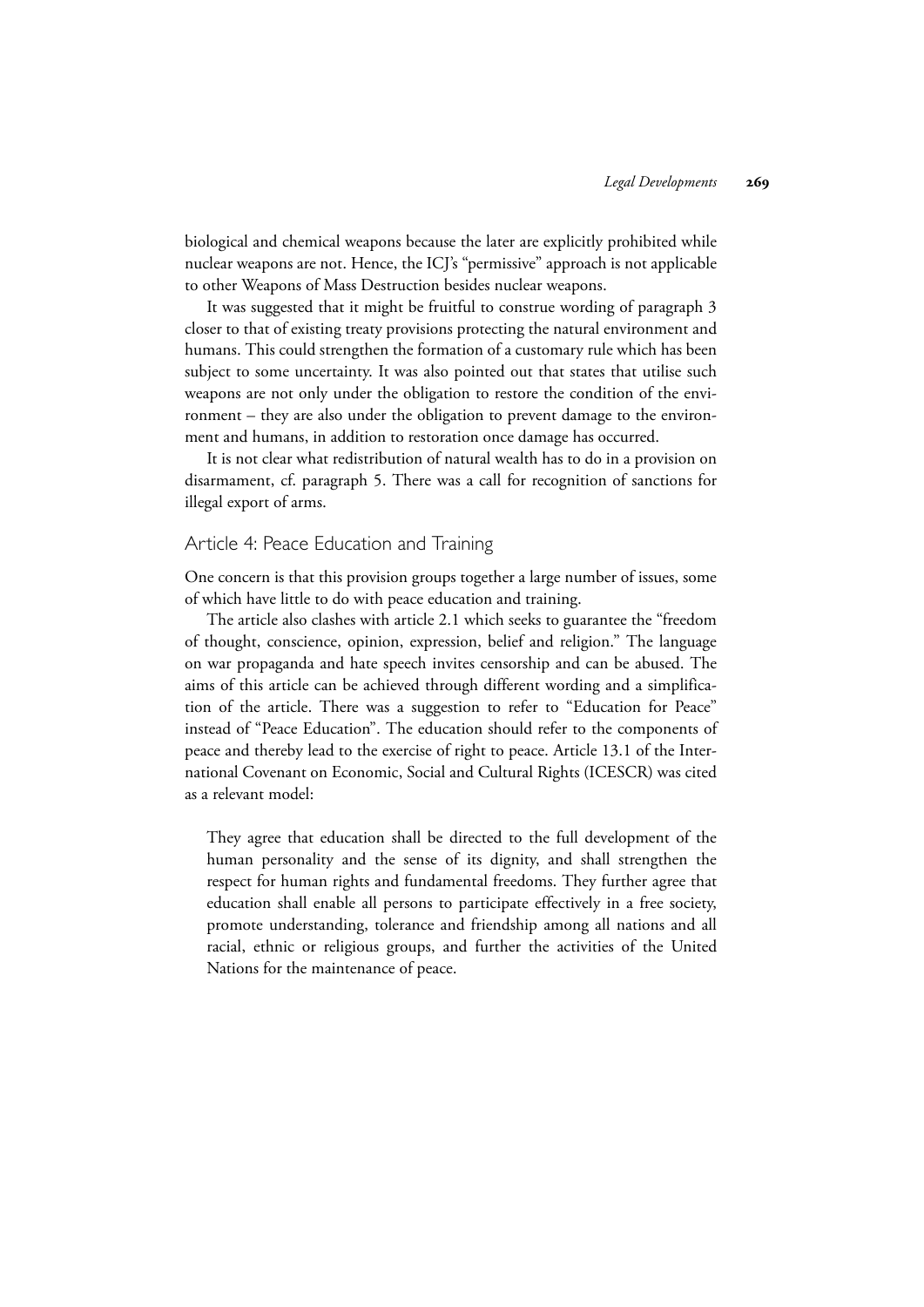#### Article 5: Conscientious Objection

Paragraph 1 was deemed to be clear, and there were no objections given the case law recognising the right to conscientious objection from the European Court of Human Rights and the UN Human Rights Committee.

The group suggested deleting paragraph 2 as it merges *jus ad bellum* with *jus in bello*. Further, it deals with different issues beyond conscientious objection which should be dealt with separately. It was noted that soldiers have a *duty* to disobey illegal orders, not a *right*. The word military should be deleted from "military superior orders" and "military offence". However, one commentator noted that the second paragraph should instead be retained and strengthened.

#### Article 6: Private Military and Security Companies

The article raises some questions concerning interpretation ("inherently", "security functions", etc.) that would benefit from clarification. The article was generally deemed vague and confusing as it refers to different legal regimes without any explanation.

The ban on outsourcing was considered imprecise and potentially very farreaching, and the reference to universal jurisdiction for violations of "applicable national or international law" was deemed to be overly broad. Another point of critique is that the article focuses on the responsibilities of states, and it was suggested that there should be a new paragraph on the role and "responsibilities" of the private military and security companies (PMSCs). One point of concern was the accountability of host states and contracting states, as the provision of immunity in the former could result in de facto impunity. A question was raised about attribution of conduct of PMSCs, and it was suggested that there is a need to address the direct liability of private companies.

Paragraph 2 is largely superfluous. Some opined that there should be a reference to existing standards on PMSCs, such as the Montreaux Document of 2008.

In relation to paragraph 3, it was considered unclear how the redress for individuals is to be achieved. What is meant by "adequate mechanisms" – court procedures (civil/criminal)? Is there a call for state-created reparation mechanisms?

The group considered that there may be a need to reference mercenaries somewhere, but not necessarily here.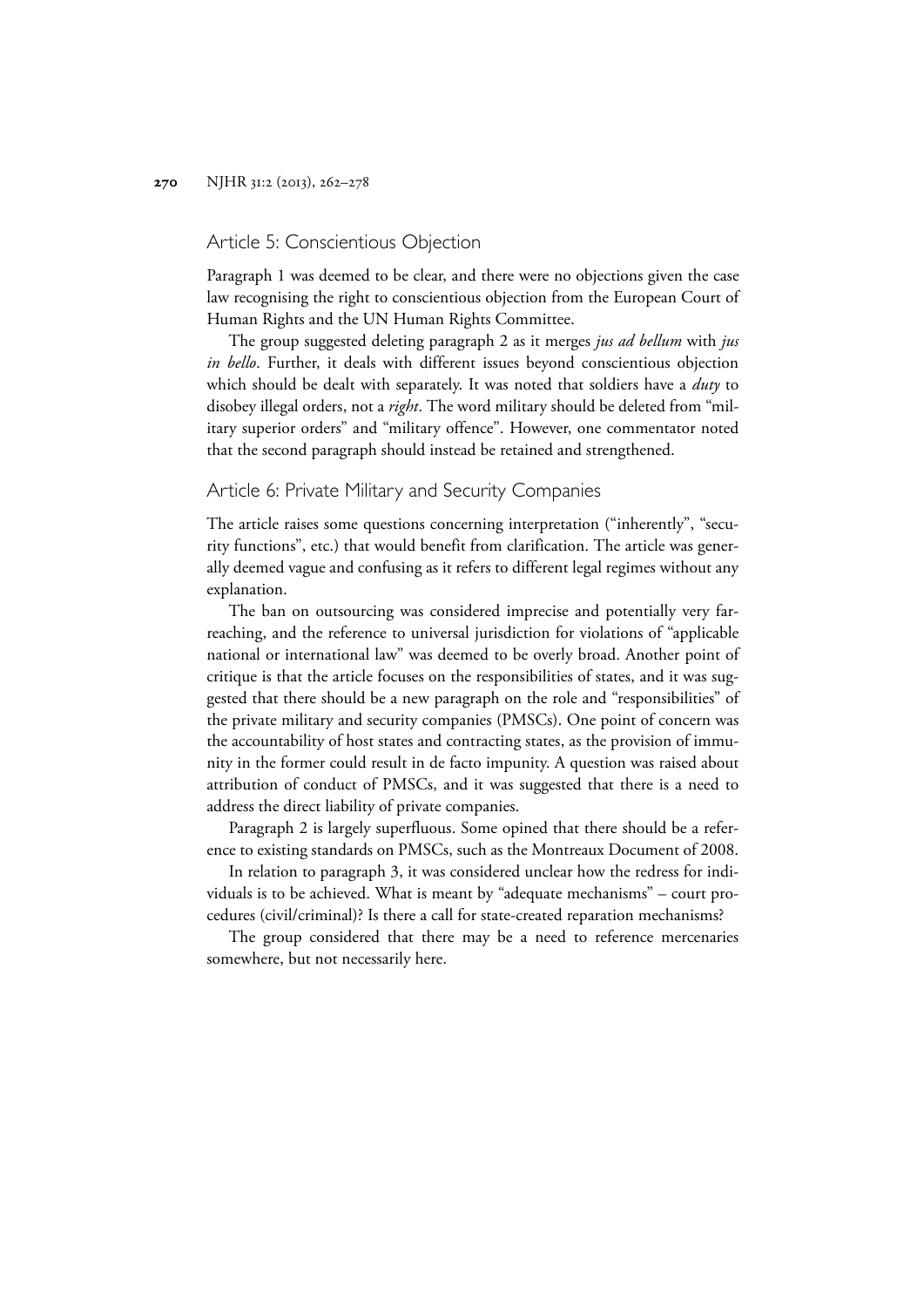## Article 7: Resistance and Opposition to Oppression

The group was largely negative to the inclusion of this article. The principle in paragraph 1 is expressed in different ways in international law, from paragraph 1(4) of Additional Protocol I to the Geneva Conventions, to the 1970 Declaration on Friendly Relations and the 1975 Helsinki Act. This right to resist and oppose is mainly related to the right to self-determination, but this provision is more open-ended. A reference to self-determination may be useful, perhaps as a non-prejudice clause. There is a continuous discussion about whether peoples pursuing their right of self-determination are entitled *ad bellum* to resort to force, and this provision would encounter the same challenge of interpretation.

There was also discomfort with the "dictatorial domination" concept, instead "domestic oppression" was deemed to be preferable. The wording of "resist and oppose" in this provision is vague, but it appeared that the distinction between "resist" and "oppose" was deliberate. If such a right to resist and oppose were to include violent means, the resolution would benefit from a further conditioning of the use of such means. Such means should only be used as a measure of last resort, ie. after all other (peaceful) means to resist and oppose have been exhausted.

There is an issue as to whether and to what extent states should assist peoples and individuals that resist and oppose. This gives rise to the question of how the right of peoples and individuals to resist/oppose relates to the R2P doctrine. The latter provides for an obligation on behalf of the international community to protect populations from war crimes, crimes against humanity and genocide (and ethnic cleansing). Such an obligation is subject to the caveat that the primary duty bearer (the territorial state) is unable or unwilling to fulfill its obligation to protect. How does such a residual obligation of the international community relate to the right to resist/oppose? Does the right of peoples and individuals "trump" the responsibility of the international community? This would mean that if a people is successful in its resistance and opposition without the assistance of the international community; the latter should/could not invoke R2P as a basis for its engagement. Do the people/individuals who suffer oppression have a right of initiative or a right to trigger R2P or call upon the international community to come to their aid? Or does the right to resist follow the reverse logic: only if and when the international community is unwilling or unable to remove oppression will peoples and individuals have a right to resist/oppose.

Paragraph 2 also has an unclear scope. If one has the right to oppose any incitement to violations of the right to peace (defined as everything covered by the declaration), then one moves far beyond the "incitement to violence" excep-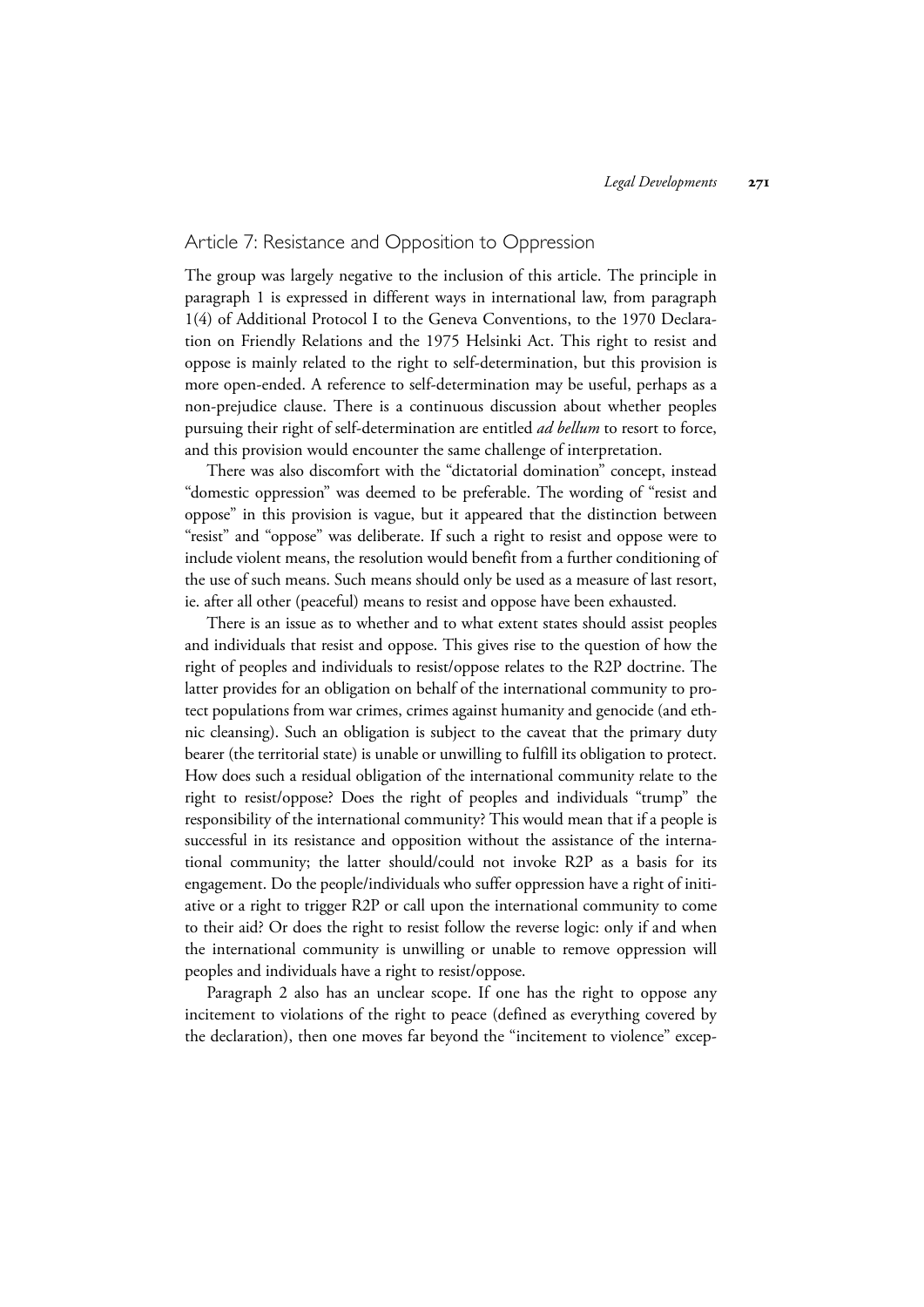tion to the freedom of expression which is generally recognised in human rights law. The provision is also quite similar to article 2, paragraph 3 (on human security), and these should be seen in connection. Participants discussed the issue that states should not repress non-violent dissent (or violate other human rights) in the name of maintaining the right to peace.

### Article 8: Peacekeeping

One query concerned why the rule would be restricted to peacekeepers, which by ordinary terminology would exclude personnel in other types of operations. A provision dealing with peace operations should cover all international peace operations.

A number of concerns were raised about paragraph 1. First, when it discusses immunity, it enters into the authority of the UN Secretary General. Does the provision suggest an obligation to waive immunity? If so, in which situations? It was observed that this provision would seem to be primarily addressed to the organisation that leads the operation, and not to states. It would have little effect to waive immunity in relation to members of national contingents which come under the exclusive jurisdiction of their sending states. It is usually another situation, and more in line with the proposal, regarding civilian police and military observers. The group emphasised that there should be no confusion between immunity and impunity. There is jurisdiction to deal with immunity and there is jurisdiction to deal with impunity, and the lifting of immunity may not be so important.

Secondly, what are the "legal proceedings and redress" that the provision addresses? The wording of the redress entitlement here is different from that in article 6 (on private military and security companies). The difference in wording, if not inadvertent, suggests a difference of approach. Here, victims are expressly to be given recourse to legal proceedings, whereas article 6 speaks of establishment of "adequate mechanisms".

Thirdly, it was unclear what is meant by "professional conduct". Furthermore, the provision avoids the delicate question as to whether and to what extent peacekeeping operations under UN control and authority are legally bound by human rights law and international humanitarian law.

The provision would benefit from identifying a formal obligation of the international community to act to protect civilians. Another suggestion was that the declaration should instead call on states to contribute resources and personnel to peacekeeping. It was further noted that it was important to include a reference to peace building commissions.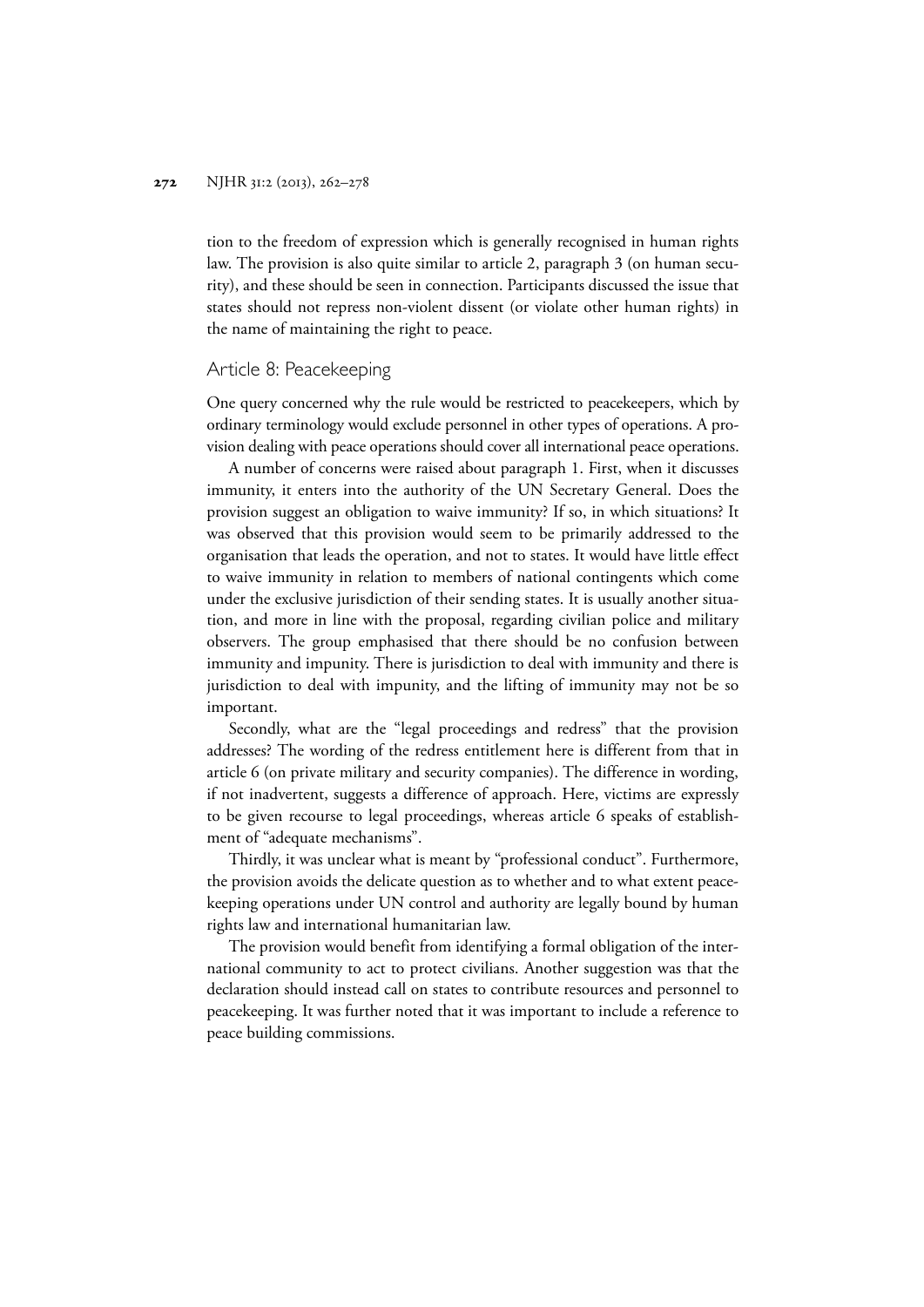Paragraph 2 is addressed to states and not to international organisations. It doesn't explicitly acknowledge the practical obstacles concerned with investigating wrongdoings in the area of deployment. From the point of view of a troopcontributing state, it is presumably a good thing that nothing is said about investigations carried out by the authorities in the host state, but does that correspond well to the "obligation to waive immunity" in paragraph 1?

#### Article 9: Development

The group discussed the lack of a direct link between development and peace, as well as the lack of clarity as to whether this provision is legal or political in nature. Development is a primary objective of human rights, not a right in itself. This article, and declaration as a whole, does not seem to add anything substantial to relevant existing rights apart from weakening the duty of the state and blurring the nature of the primary duty-bearers.

It was suggested that the provision should simply be replaced by a reference to the right to development as defined in international law.

Furthermore, while international human rights conventions place the main duty and responsibility on the state, the wording of article 9 suggests that the major duty/obstacle to development is on foreign states. Domestic obstacles to development and the duty of the domestic states are barely mentioned in paragraph 3. This is highly problematic, as it easily can lead to blaming foreign influence/state and a disregard of own responsibilities. It appears that "all peoples" is likely to be interpreted as "all states", since it talks of a right to the elimination of foreign debt burdens. The state is thus the holder of the right, which transforms the right into a political mechanism. In other words, the state holds a right against another state. There was recognition of Galtung's "economic dimension of peace" – however it was noted that establishing a "human right to delete foreign debt" could cause states to abstain from the document. The wording "unjust" or "unsustainable" foreign debt burden is not precise. External debt is part of the world economy, and it is problematic to create a general provision about deleting foreign debt based on vague wording.

There was suggestion that this article should refer to "capacity development" more generally. This would seem to be more inclusive of the personal level/ dimension of the right to develop (which would be more inclusive of children also) as well as the broader social dimensions.

The article includes a selection of economic, social and cultural (ESC) rights, without particular explanation or precision. It was suggested that this should be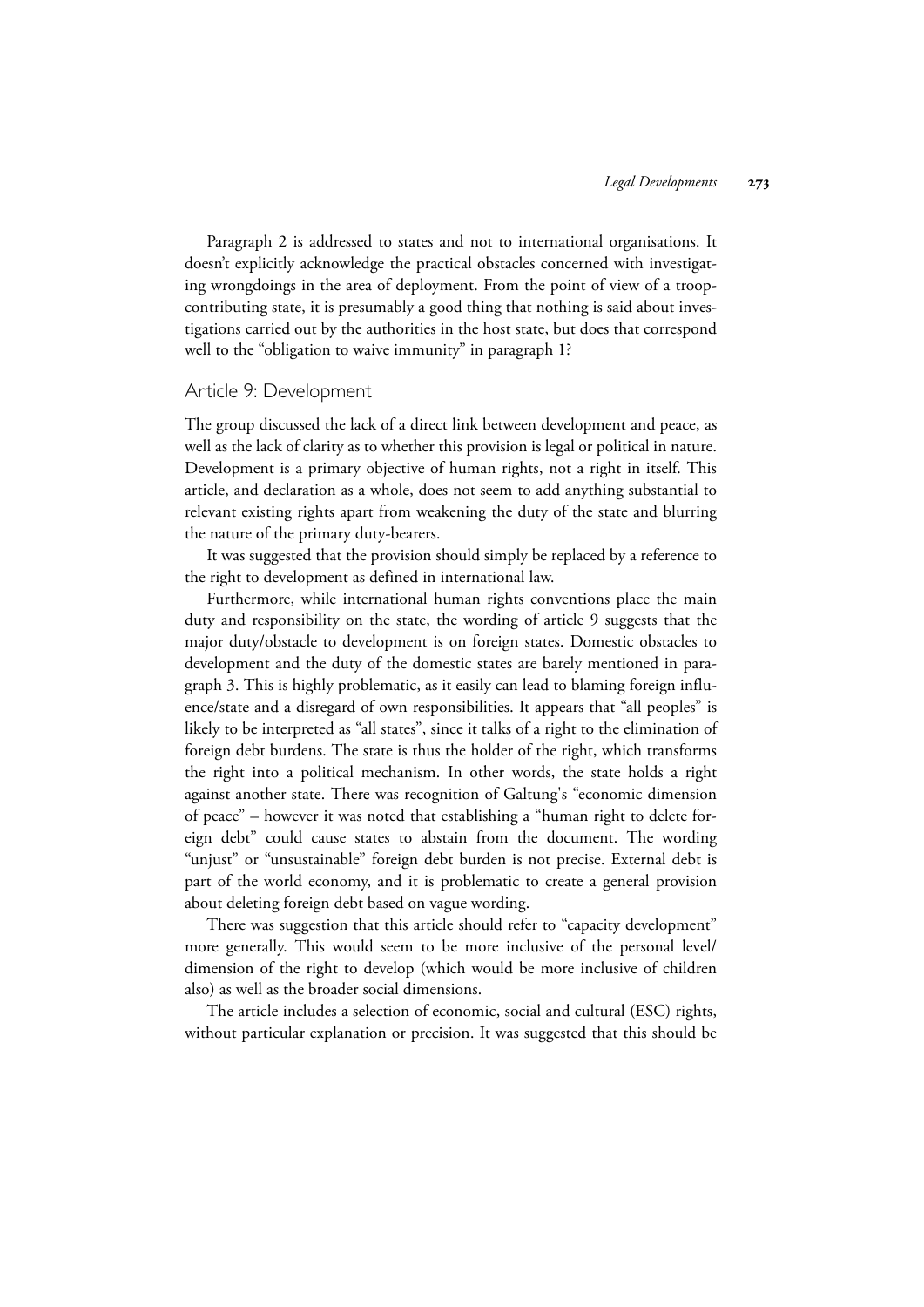replaced with a simple reference to the enjoyment of ESC rights. The "duty to cooperate" could perhaps be replaced with a provision more similar to article 2.1 of the ICESCR. Another problem is the lack of limitation clauses. As they appear now, the rights are absolute. On this aspect it diverges from the same rights in ICESCR, which contains several limitation clauses.

Furthermore, it was noted that "human person" may be used by countries that drafted this to exclude certain parts of society. Some countries, such as Iran, use the term "human person" as a concept relating to legal capacity. A "human person" is thus a person that holds all capacities. This excludes peoples who are deemed apostates or for other reasons deemed not worthy of holding all capacities. It was therefore suggested that "human person" should be replaced by "individuals".

#### Article 10: Environment

The group was concerned about the article's merger of human rights, humanitarian law, environmental law, climate change, and disaster law. The link between environment and peace requires the positive concept of peace.

There seemed to be a bias in the article that refers to a certain state's environment, hence it was suggested to change it to "the environment". There was recognition of a need for shared responsibility between the states, multinational enterprises with regards to the protection of environment and humans. There was admonition to maintain proportionality between different articles. There was call for a new article defining the relationship between good environmental conditions and peace, as well as the link between environmental deterioration, depletion of natural resources, sustainable development, and conflict.

## Article 11: Rights of Victims and Vulnerable Groups

The group expressed confusion about the scope of this provision. For example, do the words "in accordance with international human rights law" imply that the provision merely reinforces norms already in force, or is it meant to be an independent right? Another example concerns the statement that all victims of "xenophobia" would be entitled to full redress. As paragraph 1 prohibits statutory limitations, the provision suggests that all historical injustices can be converted into legal claims. In paragraph 2, it was unclear what "special attention" means. The article selects some vulnerable categories, but not others, such as children, minorities, internally displaced people (IDPs) and people with disabilities. A query was raised as to what does "women in particular situations" refer to? Further, the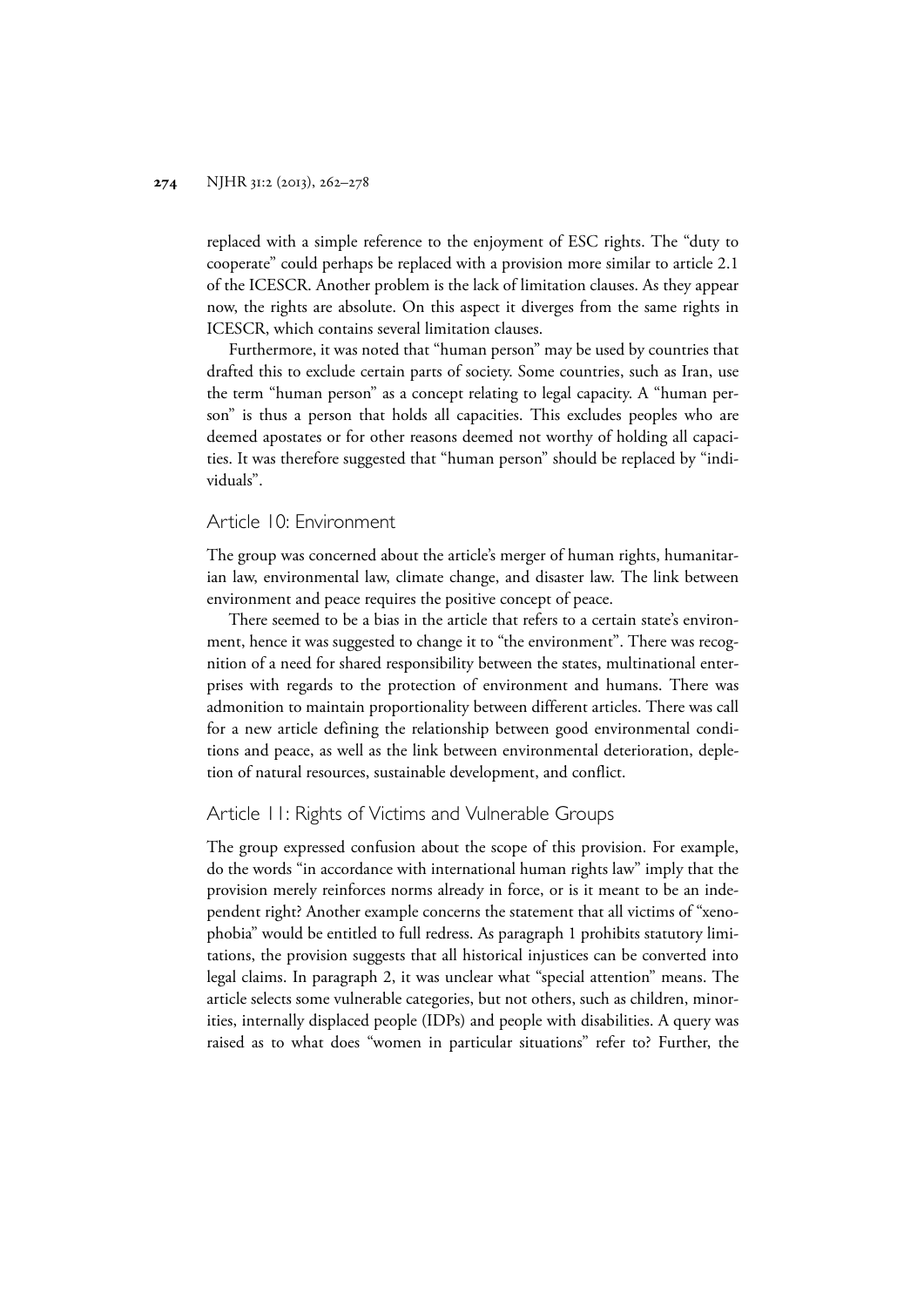wording "States shall ensure that the specific effects … are taken fully into account" in paragraph 3 is also unclear. It was suggested that the right to participate in decisions concerning remedial measures is a positive measure, though perhaps this "right" should be broader and include the right to participate "in decisions concerning them", or similar wording. It was noted that there was a lack of reference to remedies, and that in criminal justice there is no "right" to obtain redress.

It was suggested that it could be wise to turn it into a provision concerning victims of violations of the "right to peace" instead of violations of all kinds of human rights, and move it to the end of the declaration. Further, it was suggested that one should delete the prohibition on statutory limitations.

### Article 12: Refugees

The group expressed concern that the draft lacks a reference to contemporary protection categories including internal displacement, climate/environmental refugees, persons fleeing state failure, armed conflict, gender related persecution, etc. There was a call for a broadened refugee definition. Alternatively, reference to displaced persons, refugees, asylum seekers and migrants could be made within a non-discrimination standard and/or the article on victims and vulnerable groups. There was mention of the possibility of including an introductory paragraph which would describe the relationship between refugees and the right to peace. It was noted that prior civil society declarations on the right to peace include recognition of non-discrimination in relation to women, migrants, indigenous peoples, minorities, etc. as a component of the right to peace. A problem with the current draft is that it includes a non-discrimination standard in relation to implementing the right to peace. It was suggested that there should be a specific non-discrimination provision addressing enjoyment of human rights and freedoms, highlighting particular vulnerable categories.

It was observed that the right to seek refugee status for activities supporting peace, opposing war or promoting human rights correlates with language from national legislation, and it links refugee protection directly to peace. Additional categories should expand the definition to meet current theory and themes. Victims of armed conflicts are particular cases, especially those who refuse to take part in armed conflict.

There was query as to what is the relationship of refugees and peace and which group of refugees will be the bearer of the rights. It was noted that refugees are the consequence of breaches of peace. Further, if someone is persecuted on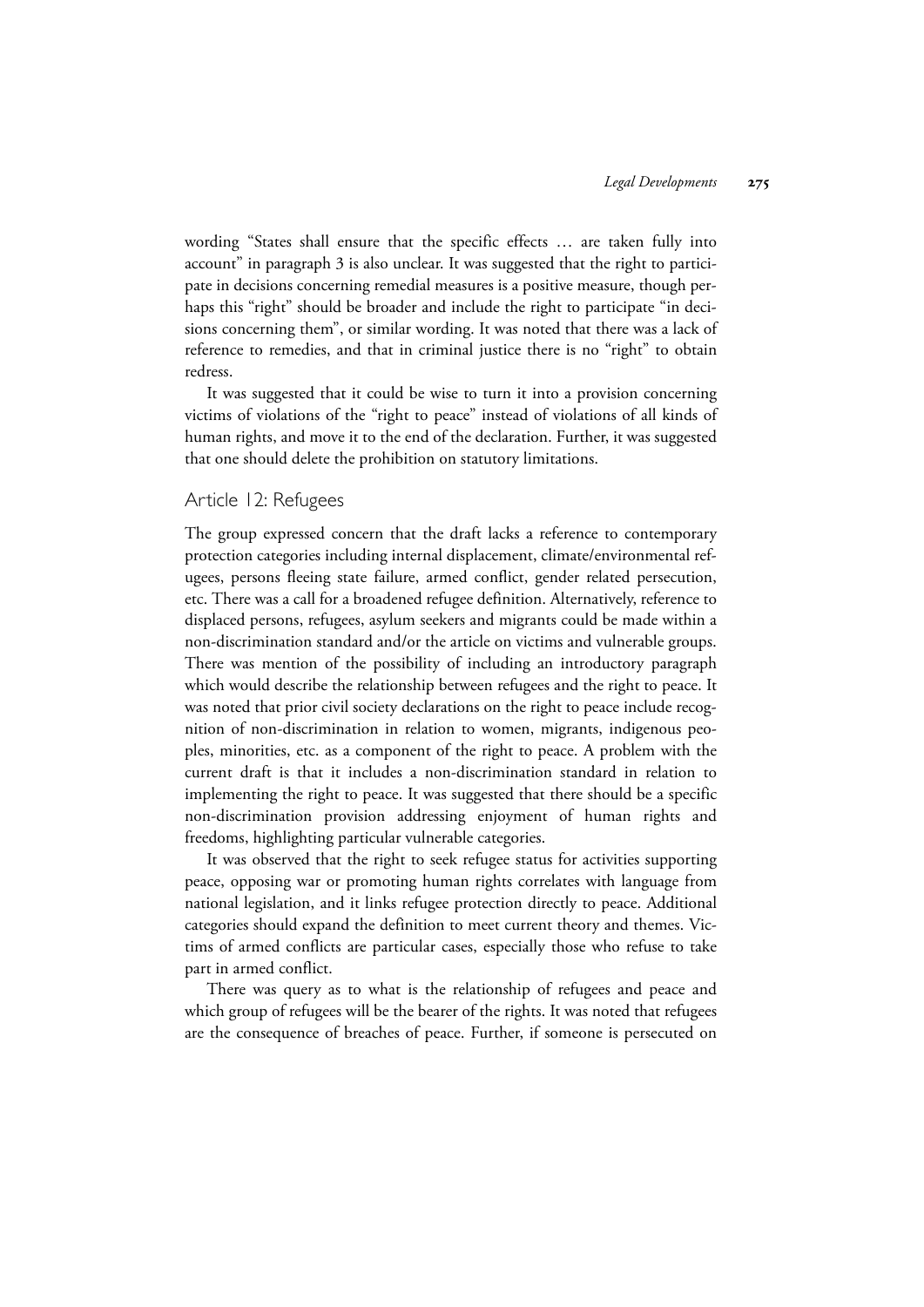account of his actions or beliefs in favour of peace, then it is arguable that the person may be recognised as a refugee. There was a question as to whether the concept of refugee would include "prima facie" refugees and it was noted that a reference to "place of origin" (as opposed to country of asylum) would be a radical suggestion, as it would open for the right of IDPs to enjoy asylum.

It was suggested that refugees should be entitled to enjoy the right to peace, not only in the country of origin, but also in the new country where they hold their status as a refugee.

It was observed that there are actually three durable solutions – return, resettlement, and integration – and that the draft declaration focuses only on return. This creates difficulties, as the issue is complex.

## Nordic Expert Consultation Recommendations on the Components of Peace<sup>5</sup>

#### Components of Peace

- 1. States should promote the maintenance of peace by seeking to resolve their internal and international disputes in a non-violent manner and refraining from the threat or use of force against the territorial integrity or political independence of any state, in accordance with the UN Charter.
- 2. Structural violence is incompatible with peace. States should seek to eliminate inequality, exclusion, and poverty among and within states.

#### Preconditions for Peace

- 3. Peace is strengthened by the recognition that everyone is entitled to a social and international order in which they are able to enjoy human rights and fundamental freedoms without discrimination.
- 4. The illegal arms trade is a threat to peace and requires suppression in the order to prevent the illegal use of force and violations of human rights and interna-

<sup>5</sup> We suggest that the term "right to peace" may be replaced with "components of peace" in order to increase state acceptance of the declaration. This would be in keeping with the notion of peace as being a meta-right, where reference to related human rights are used to explain its scope (similar to other solidarity rights, such as the right to a clean environment and the right to development).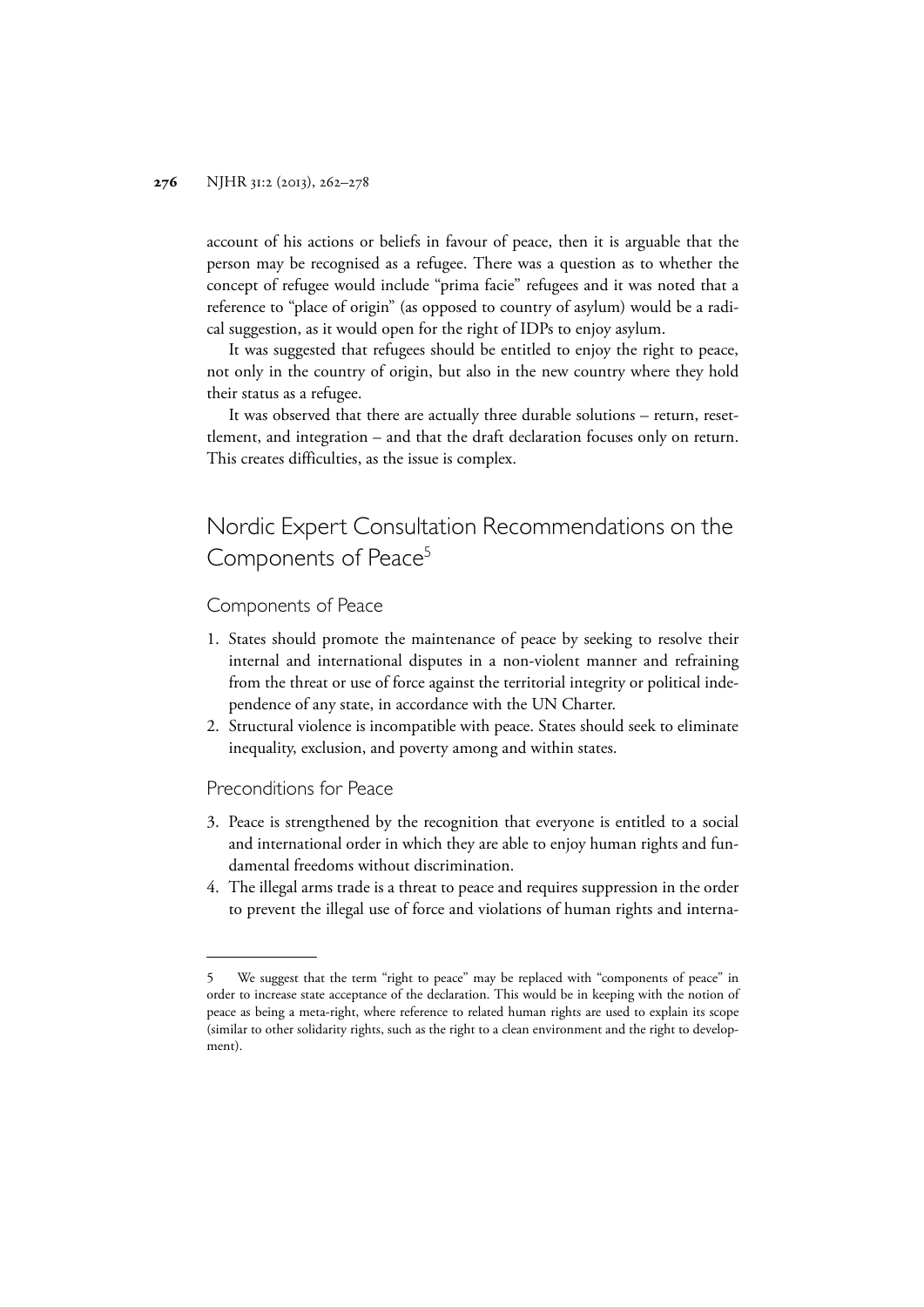tional humanitarian law. States should maintain strict and transparent control of the arms trade.

- 5. a. A safe, clean, and productive environment is conducive to peace and human security. States should preserve and protect the environment, based among others on the principle of sustainable and equitable use of natural resources, as well as other principles of international law.
	- b. States should consider the creation and promotion of peace zones and nuclear weapon free zones. The use of weapons that cause widespread and severe damage to the environment, in particular radioactive and weapons of mass destruction, is contrary to international law. Such weapons must be urgently prohibited. States that utilise them have the obligation to prevent damage to the environment, in case of unavoidable damage, to restore the previous condition of the environment.

Individual Participation in the Promotion and Safeguarding of Peace

- 6. Individuals, groups, institutions, transnational corporations, and non-governmental organisations have an important role to play and a responsibility in safeguarding peace. Everyone has the right, individually and in association with others, to promote and to strive for the realisation of peace at the national and international levels. Individuals have the right to freely seek, obtain, receive, publish or disseminate information to/from others on peace, human rights, and fundamental freedoms without censorship.
- 7. States should promote increased representation and participation of women at all decision-making levels in national, regional and international institutions and mechanisms for the prevention, management, and resolution of conflict and peace processes.
- 8. a. Individuals have the right to conscientious objection and to be protected in the effective exercise of this right.
	- b. Conscientious objectors and peace or human rights activists subject to wellfounded fear of persecution on account of their actions or beliefs have the right to seek and to enjoy refugee status.

## Protection of Victims of Breaches of Peace

9. All individuals share the same human dignity and have an equal right to protection. Nevertheless, there are certain groups in situations of specific vulnerability who deserve special protection from discrimination and effective remedies. Among them are children, victims of enforced disappearances or arbi